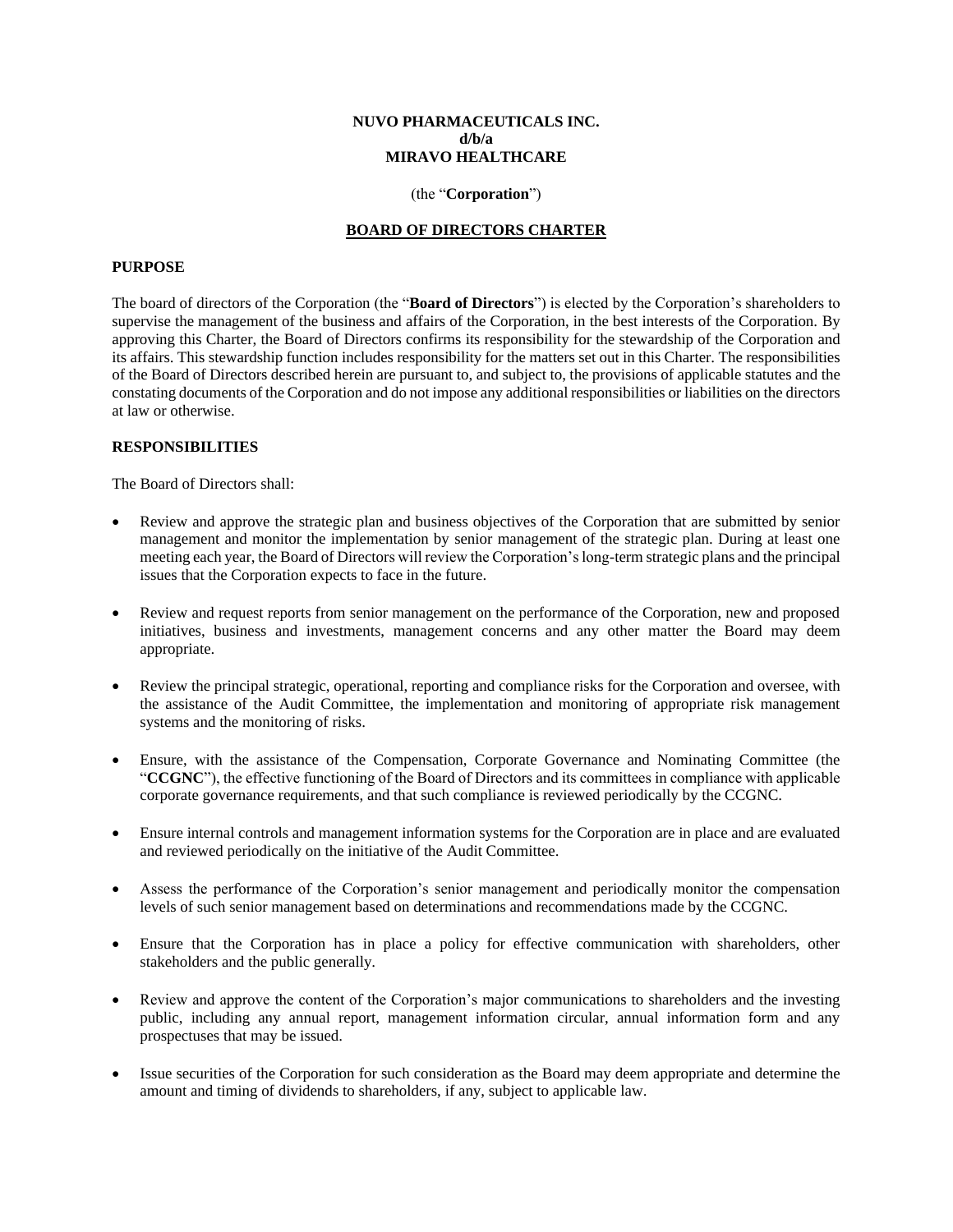• Review and, where appropriate, approve the recommendations made by the various committees of the Board of Directors.

It is recognized that every director in exercising powers and discharging duties must act honestly and in good faith with a view to the best interest of the Corporation. Directors must exercise the care, diligence and skill that a reasonably prudent person would exercise in comparable circumstances. In this regard, they will comply with their duties of honesty, loyalty, care, diligence, skill and prudence. In addition, directors are expected to carry out their duties in accordance with policies and regulations adopted by the Board of Directors from time to time.

It is expected that management will co-operate in all ways to facilitate compliance by the Board of Directors with its legal duties by causing the Corporation and its affiliates to take such actions as may be necessary in that regard and by promptly reporting any data or information to the Board of Directors that may affect such compliance.

# **EXPECTATIONS**

The Board of Directors has developed a number of specific expectations of directors to promote the discharge by the directors of their responsibilities and to promote the proper conduct of the Board of Directors.

- *Commitment and Attendance*. Each director is expected to maintain a high attendance record at meetings of the Board of Directors and the committees of which they are members. Attendance by telephone or video conference may be used to facilitate a director's attendance.
- *Preparation for Meetings*. Each director is expected to review the materials circulated in advance of meetings of the Board of Directors and its committees and arrive prepared to discuss the issues presented.
- *Participation in Meetings*. Each director is expected to be sufficiently knowledgeable of the business of the Corporation, including its financial statements and the risks it faces to ensure active, effective, candid and forthright participation in the deliberations of the Board of Directors and of each committee on which he or she serves.
- *Other Board Memberships and Significant Activities*. Each director is expected, when considering membership on another board or committee, make every effort to ensure that such membership will not impair the member's time and availability for his or her commitment to the Corporation. Directors should advise the Chair and the Chief Executive Officer before accepting membership on other boards or committees.
- **Personal Conduct**. Each director is expected to: (i) exhibit high standards of personal integrity, honesty and loyalty to the Corporation; (ii) project a positive image of the Corporation to news media, the financial community, governments and their agencies, shareholders and employees; (iii) be willing to contribute extra efforts, from time to time, as may be necessary including, among other things, being willing to serve on committees of the Board of Directors; and (iv) disclose any potential conflict of interest that may arise with the affairs or business of the Corporation and, generally, avoid entering into situations where such conflicts could arise or could reasonably be perceived to arise.
- *Confidentiality*. Each director is expected to maintain the confidentiality of information received in connection with his or her service as a director.

# **COMPOSITION**

The Board of Directors collectively should possess a broad range of skills, expertise, industry and other knowledge, and business and other experience useful to the effective oversight of the Corporation's business. The Board of Directors should be comprised of that number of individuals which will permit the Board of Directors' effective functioning. The appointment and removal of directors shall occur in accordance with the *Business Corporations Act* (Ontario) and the Corporation's by-laws. A majority of the Board of Directors should be independent within the meaning of National Instrument 58-101 – *Disclosure of Corporate Governance Practices* ("**NI 58-101**"), as it may be amended or replaced from time to time (or exempt therefrom). The Board of Directors has adopted a set of categorical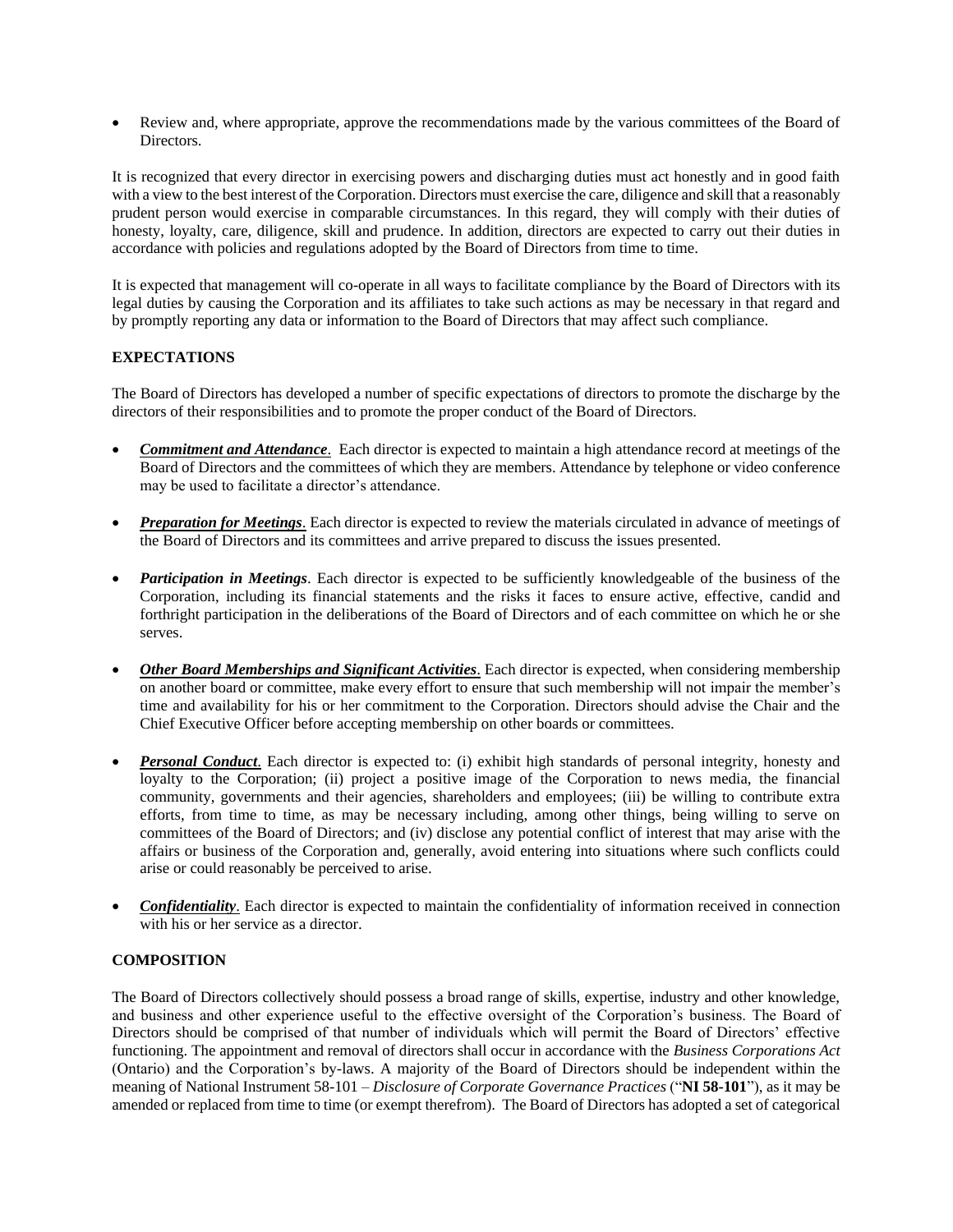standards for determining whether directors satisfy those requirements for independence. A copy of those standards is attached as **Appendix A.**

# **CHAIR OF THE BOARD AND LEAD DIRECTOR**

The Board of Directors, upon the recommendation of the CCGNC, shall designate an independent director, within the meaning of NI 58-101 to act as the chair of the Board of Directors (the "**Chair**") by majority vote. If the Chair is not an independent director, then the directors who are independent shall elect an independent director to act as lead director of the Board of Directors (the "**Lead Director**") by majority vote. The Board of Directors shall provide the Chair and the Lead Director with a written position description.

### **MEETINGS**

The Board of Directors shall meet at least four times each year and more frequently as circumstances require. The Board of Directors may meet separately, periodically, without senior management, and may request any member of the Corporation's senior management or the Corporation's outside advisors or auditor to attend meetings of the Board of Directors. The Board shall keep minutes of each meeting of the Board.

At each Board of Directors meeting, unless otherwise determined by the Board of Directors, an in-camera meeting of independent directors will take place, which session will be chaired by the Chair or the Lead Director, as applicable. In discharging its mandate, the Board and any committee of the Board of Directors will have the authority to retain and receive advice from outside financial, legal or other advisors (at the cost of the Corporation) as the Board of Directors or any such committee determines to be necessary to permit it to carry out its duties.

# **COMMITTEES**

The Board of Directors may delegate authority to individual directors and committees where the Board of Directors determines it is appropriate to do so. The Board of Directors expects to accomplish a substantial amount of its work through committees and shall form at least the following two committees: the Audit Committee and the CCGNC. The Board of Directors may, from time to time, establish or maintain additional standing or special committees as it determines to be necessary or appropriate. Each committee should have a written charter and should report regularly to the Board of Directors, summarizing the committee's actions and any significant issues considered by the committee. The Board of Directors retains responsibility for oversight of any matters delegated to any director or any committee of the Board, to management or to other persons.

### **EDUCATION**

The Board of Directors will provide newly elected directors with an orientation program to educate them on the Corporation, their roles and responsibilities on the Board of Directors or committees, as well as the Corporation's internal controls, financial reporting and accounting practices. In addition, directors will, from time to time, as required, receive: (a) training to increase their skills and abilities, as it relates to their duties and their responsibilities on the Board of Directors; and (b) continuing education about the Corporation to maintain a current understanding of the Corporation's business, including its operations, internal controls, financial reporting and accounting practices.

### **LIMITATIONS ON THE BOARD'S DUTIES**

In contributing to the discharge of its duties, each member of the Board of Directors shall be obliged only to exercise the care, diligence and skill that a reasonably prudent person would exercise in comparable circumstances. Nothing in this Charter is intended or may be construed as imposing on any member of the Board of Directors a standard of care or diligence that is in any way more onerous or extensive than the standard to which any member of the Board of Directors may be otherwise subject.

Members of the Board of Directors are entitled to rely, absent actual knowledge to the contrary, on (a) the integrity of the persons and organizations from whom they receive information, (b) the accuracy and completeness of the information provided, (c) representations made by management of the Corporation as to the non-audit services provided to the Corporation by the external auditor, (d) financial statements of the Corporation represented to them by a member of management or in a written report of the external auditors to present fairly the financial position of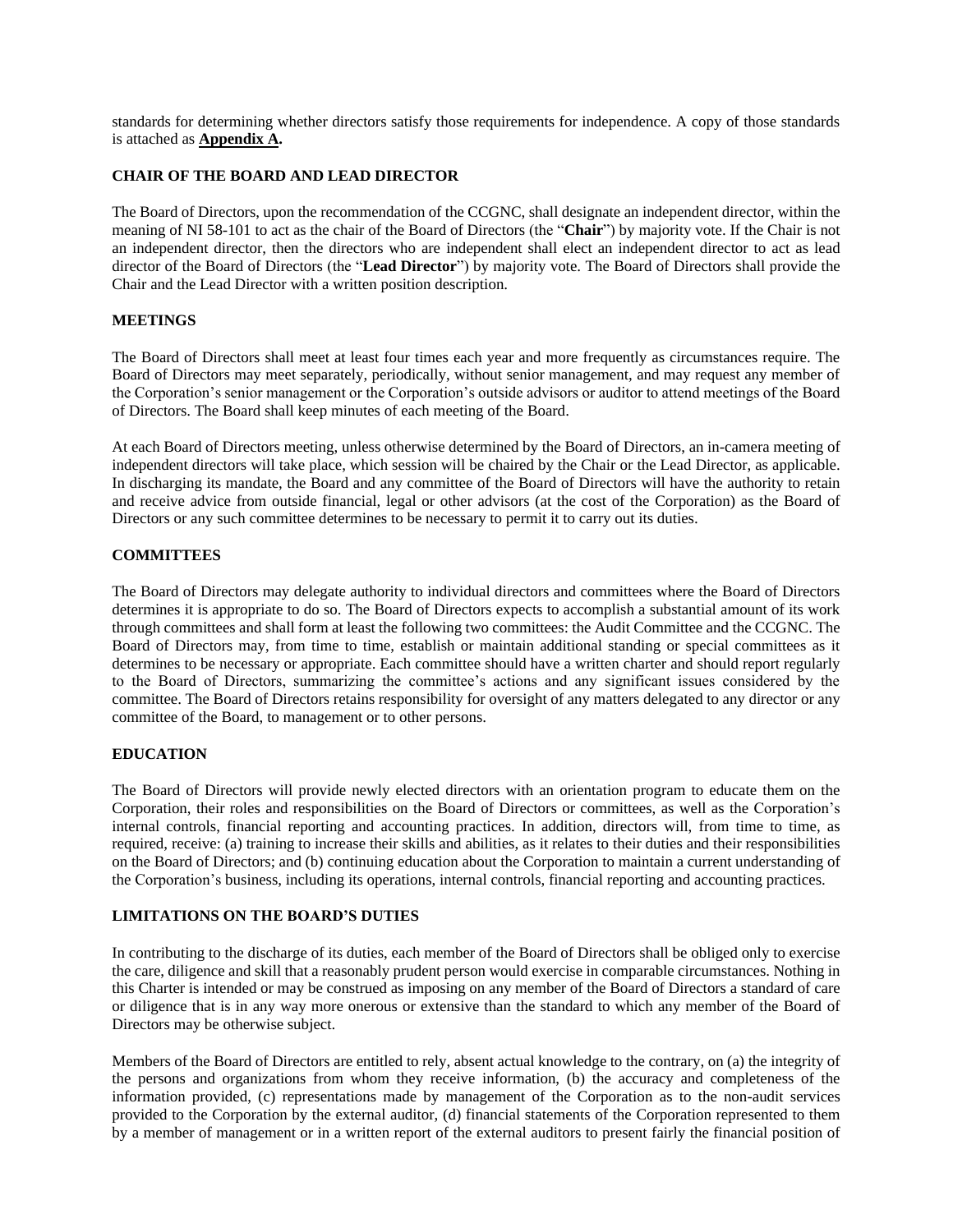the Corporation in accordance with applicable generally accepted accounting principles, and (e) any report of a lawyer, accountant, engineer, appraiser or other person whose profession lends credibility to a statement made by any such person.

# **INDEPENDENT ADVICE**

In discharging its mandate, the Board of Directors shall have the authority to retain (and authorize the payment by the Corporation of) and receive advice from special legal, accounting or other advisors as the Board of Directors determines to be necessary to permit it to carry out its duties.

# **ANNUAL EVALUATION**

Annually, the Board of Directors through the CCGNC shall, in a manner it determines to be appropriate:

- Conduct a review and evaluation of the performance of the Board of Directors and its members and committees, including the compliance of the Board of Directors with this Charter. This evaluation will focus on the contribution of the Board of Directors to the Corporation and specifically focus on areas in which the directors and senior management believe that the contribution of the Board of Directors could be improved.
- Review and assess the adequacy of this Charter and the position description for the Chair and Lead Director and make any improvements the Board of Directors determines to be appropriate.

## **NO RIGHTS CREATED**

This Charter is a broad policy statement and is attended to be part of the Board of Directors' flexible governance framework. While this Charter should comply with all applicable law and the Corporation's constating documents, this Charter does not create any legally binding obligations on the Board of Directors, any director or the Corporation.

March 5, 2021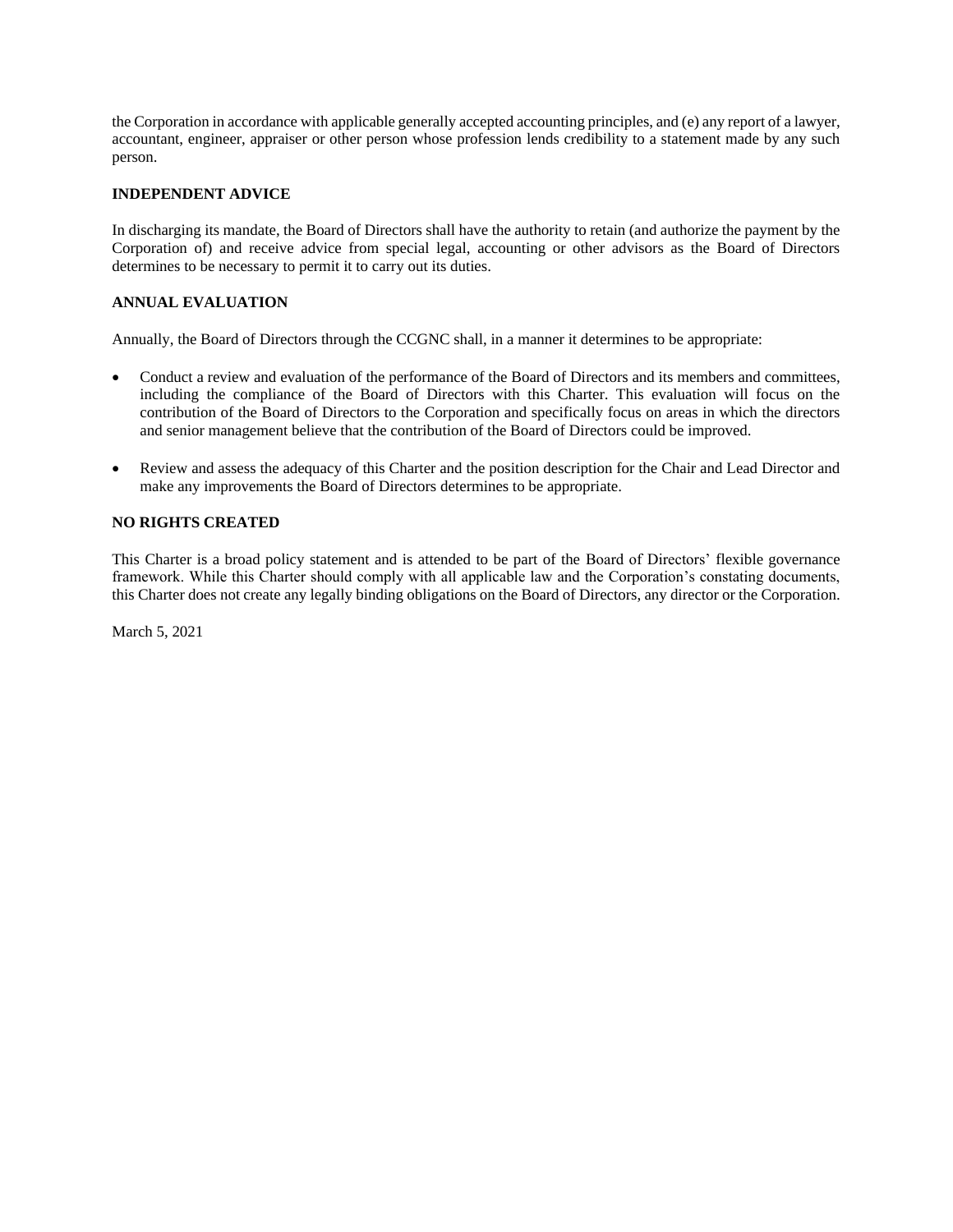### **APPENDIX A**

### **CATEGORICAL STANDARDS FOR DETERMINING INDEPENDENCE OF DIRECTORS**

For a director to be considered independent under the rules of the Canadian Securities Administrators, he or she must have *no direct or indirect material relationship with the Corporation*, being a relationship that could, in the view of the Board of Directors, reasonably interfere with the exercise of a director's independent judgement.

The Board of Directors, upon the recommendation of the CCGNC, has considered the types of relationships that could reasonably be expected to be relevant to the independence of a director of the Corporation. The Board of Directors has determined that:

- 1. A director's interests and relationships arising solely from his or her (or any immediate family members'<sup>1</sup> ) shareholdings in the Corporation are not, in and of themselves, a bar to independence.
- 2. Unless a specific determination to the contrary is made by the CCGNC as a result of there being another direct or indirect material relationship with the Corporation, a director will be independent unless currently, or at any time within the past three years, he or she or any immediate family member:
	- Employment: Is (or has been) an officer or employee (or, in the case of an immediate family member, an executive officer) or (in the case of the director only) of the Corporation or any of its subsidiaries (collectively, the "**Corporation Group**") or is actively involved in the day-to-day management of the Corporation;
	- Direct Compensation: Receives (or has received) direct compensation during any twelve-month period from the Corporation Group (other than director fees and committee fees and pension or other forms of deferred compensation for prior service, provided it is not contingent on continued service); $\frac{2}{3}$
	- Indirect Compensation: Receives (or has received), directly or indirectly, any consulting, advisory or other compensatory fee from the Corporation Group (other than director fees and committee fees), including the acceptance of a fee by an entity in which he or she is a partner, member, executive officer, or occupying a similar position, and which provides accounting, consulting, legal, investment banking or financial advisory services to the Corporation Group;
	- Auditor Relationship. Is (or has been) a partner<sup>3</sup> or employee of a firm that is the Corporation's internal or external auditor (provided that in the case of an immediate family member, he or she participates in its audit, assurance or tax compliance (but not tax planning practice)) and if during that time, he or she or an immediate family member was a partner or employee of that firm but no longer is such, he or she or the immediate family member personally worked on the Corporation's audit;
	- Material Commercial Relationship. Has (or has had), or is an executive officer, employee or significant shareholder of a person that has (or has had), a significant commercial relationship with the Corporation Group;

<sup>&</sup>lt;sup>1</sup> A (i) spouse, parent, child, sibling, mother-in-law, father-in-law, son-in-law, daughter-in-law, brother-in-law, sister-in-law, or (ii) any person (other than domestic employees) who shares that director's home.

 $<sup>2</sup>$  Employment as an interim chair or an interim Chief Executive Officer need not preclude a director from being considered independent</sup> following the end of that employment. Receipt of compensation by an immediate family member need not preclude a director from being independent if that family member is a non-executive employee.

<sup>&</sup>lt;sup>3</sup> A partner does not include a fixed income partner whose interest in the internal or external auditor is limited to the receipt of fixed amounts of compensation (including deferred compensation) for prior service with that firm if the compensation is not contingent in any way on continued service.